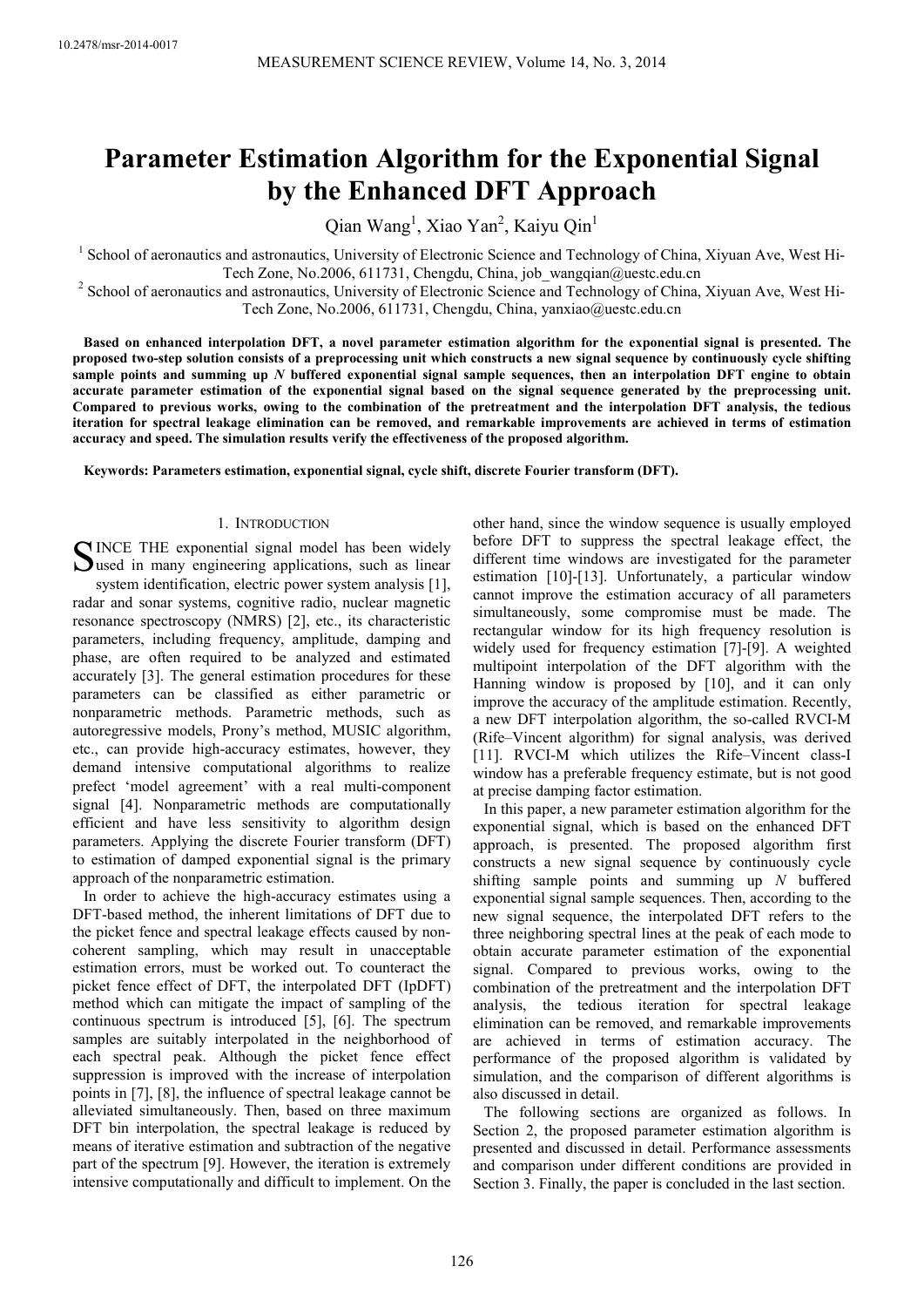# 2. THE PROPOSED ALGORITHM

# *A. Signal preprocessing.*

The discrete signal  $x(n)$  is transformed into the frequency domain by DFT, which can be defined as

$$
X(m) = \sum_{n=0}^{N-1} x(n) e^{-j2\pi mn/N}, m = 0, 1, ..., N-1
$$
 (1)

where *N* is the number of samples.

For a given sample  $x(N-1)$  in the discrete exponential signal sequence, there are *N N*-dimensional vectors containing this sample element.

$$
\mathbf{x}_0 = [x(N-1), x(N), \cdots, x(2N-2)]
$$
  
\n
$$
\mathbf{x}_1 = [x(N-2), x(N-1), \cdots, x(2N-3)]
$$
  
\n
$$
\mathbf{x}_{N-1} = [x(0), x(1), \cdots, x(N-1)]
$$
 (2)

The elements of each vector are then cycle shifted to guarantee that the given sample  $x(N-1)$  is the first element of each vector. The cycle shifted vectors can be expressed as:

$$
\mathbf{x}_{0}^{(0)} = \left[ x(N-1), x(N), \cdots, x(2N-2) \right]
$$

$$
\mathbf{x}_{1}^{(1)} = \left[ x(N-1), \cdots, x(2N-3), x(N-2) \right]
$$

$$
\cdots
$$

$$
\mathbf{x}_{N-1}^{(N-1)} = \left[ x(N-1), x(0), \cdots, x(N-2) \right]
$$
(3)

where  $x_n^{(n)}$  is the vector  $x_n$  cycle shifted by *n* sampling interval.

By summing up all the vectors  $x_n^{(n)}$ ,  $n = 0,1,..., N-1$ , we can achieve a new signal vector  $x_{cs}$ , which is defined as

$$
\mathbf{x}_{cs} = \sum_{i=0}^{N-1} \mathbf{x}_{i}^{(i)} = [Nx(N-1), (N-1)x(N) + x(0), \cdots, \cdots, x(2N-2) + (N-1)x(N-2)] \tag{4}
$$

The new signal vector  $x_{cs}$  is then transformed into the frequency domain by DFT.

$$
X_{cs}(m) = \sum_{i=0}^{N-1} \sum_{n=N-1}^{2N-2} x(n-i) e^{j2\pi m i/N} e^{-j2\pi mn/N}, m = 0, 1, ..., N-1
$$
\n(5)

# *B. Spectrum analysis of discrete exponential signal.*

The discrete exponential signal consisting of *K* independent modes can be expressed as

$$
s(n) = \sum_{k=1}^{K} A_k e^{-\alpha_k n/N} \cos(2\pi f_k n / N + \phi_k), n = 0, 1, ..., N - 1 \quad (6)
$$

where  $A_k$  is the amplitude,  $\phi_k$  is the phase,  $\alpha_k$  and  $f_k$  are the damping and the frequency, respectively.

Consider the spectra of the original discrete exponential signal  $s(n)$  and the pretreated exponential signal  $s_{cs}(n)$ , respectively.

$$
S(m) = \sum_{i=0}^{N-1} \sum_{k=1}^{K} \left[ A_k e^{-\alpha_k n/N} \cos \left( 2\pi f_k n / N + \phi_k \right) e^{-j2\pi mn/N} \right]
$$
  

$$
m = 0, 1, ..., N-1 \quad (7)
$$

$$
S_{cs}(m) = \sum_{i=0}^{N-1} \sum_{n=N-1}^{2N-2} \sum_{k=1}^{K} \left\{ A_k e^{-\alpha_k (n-i)/N} \times \cos \left[ 2\pi f_k (n-i) / N + \phi_k \right] e^{j2\pi m i/N} e^{-j2\pi m n/N} \right\}
$$
  

$$
m = 0, 1, ..., N-1
$$
 (8)

In the frequency domain, every mode can be separated into two parts. One part is located at the positive frequencies, the other part is located at the negative frequencies. Therefore, the influence of the signal  $s(n)$  and  $s_{cs}(n)$  on spectral lines can be expressed as follows:

1)

$$
S(m) = \sum_{k=0}^{K-1} \left[ A_k^+(m) \angle \phi_k^+(m) + A_k^-(m) \angle \phi_k^-(m) \right],
$$
  
\n
$$
m = 0, 1, ..., N-1
$$
\n(9)

where [9]

$$
A_{k}^{+}(m) = \frac{A_{k}}{2} e^{\alpha_{k} \frac{1-N}{2N}} \left( \frac{\cosh(\alpha_{k}) - \cos 2\pi (f_{k} - m)}{\cosh(\alpha_{k}/N) - \cos(2\pi (f_{k} - m)/N)} \right)^{\frac{1}{2}}
$$
  

$$
\phi_{k}^{+}(m) = \phi_{k} - \tan^{-1} \frac{\sin 2\pi (f_{k} - m)}{e^{\alpha_{k}} - \cos 2\pi (f_{k} - m)} + \tan^{-1} \frac{\sin 2\pi (f_{k} - m)/N}{e^{\alpha_{k}/N} - \cos 2\pi (f_{k} - m)/N}
$$
(10)

$$
A_{k}^{-}(m) = \frac{A_{k}}{2} e^{\alpha_{k} \frac{1-N}{2N}} \left( \frac{\cosh(\alpha_{k}) - \cos 2\pi (f_{k} + m)}{\cosh(\alpha_{k}/N) - \cos(2\pi (f_{k} + m)/N)} \right)^{\frac{1}{2}}
$$
  
\n
$$
\phi_{k}^{-}(m) = -\phi_{k} + \tan^{-1} \frac{\sin 2\pi (f_{k} + m)}{e^{\alpha_{k}} - \cos 2\pi (f_{k} + m)}
$$
(11)  
\n
$$
-\tan^{-1} \frac{\sin 2\pi (f_{k} + m)/N}{e^{\alpha_{k}/N} - \cos 2\pi (f_{k} + m)/N}
$$
  
\n2)  
\n
$$
S_{cs}(m) = \sum_{k=0}^{K-1} \left[ A_{csk}^{+}(m) \angle \phi_{csk}^{+}(m) + A_{csk}^{-}(m) \angle \phi_{csk}^{-}(m) \right],
$$
(12)

 $m = 0, 1, ..., N$ where (see Appendix A)

 $c_s(m)$  -  $\sum_{k=0}$   $\left[\begin{array}{c}T_{csk}(m) \sim \varphi_{csk}(m) + T_{csk}(m) \sim \varphi_{csk}\end{array}\right]$ 

$$
A_{\text{csk}}^{+}(m) = \frac{A_k}{2} e^{\alpha_k \frac{1-N}{N}} \left( \frac{\cosh(\alpha_k) - \cos 2\pi (f_k - m)}{\cosh(\alpha_k / N) - \cos(2\pi (f_k - m) / N)} \right)
$$
(13)

 $0,1,.., N-1$ 

 $= 0, 1, ..., N -$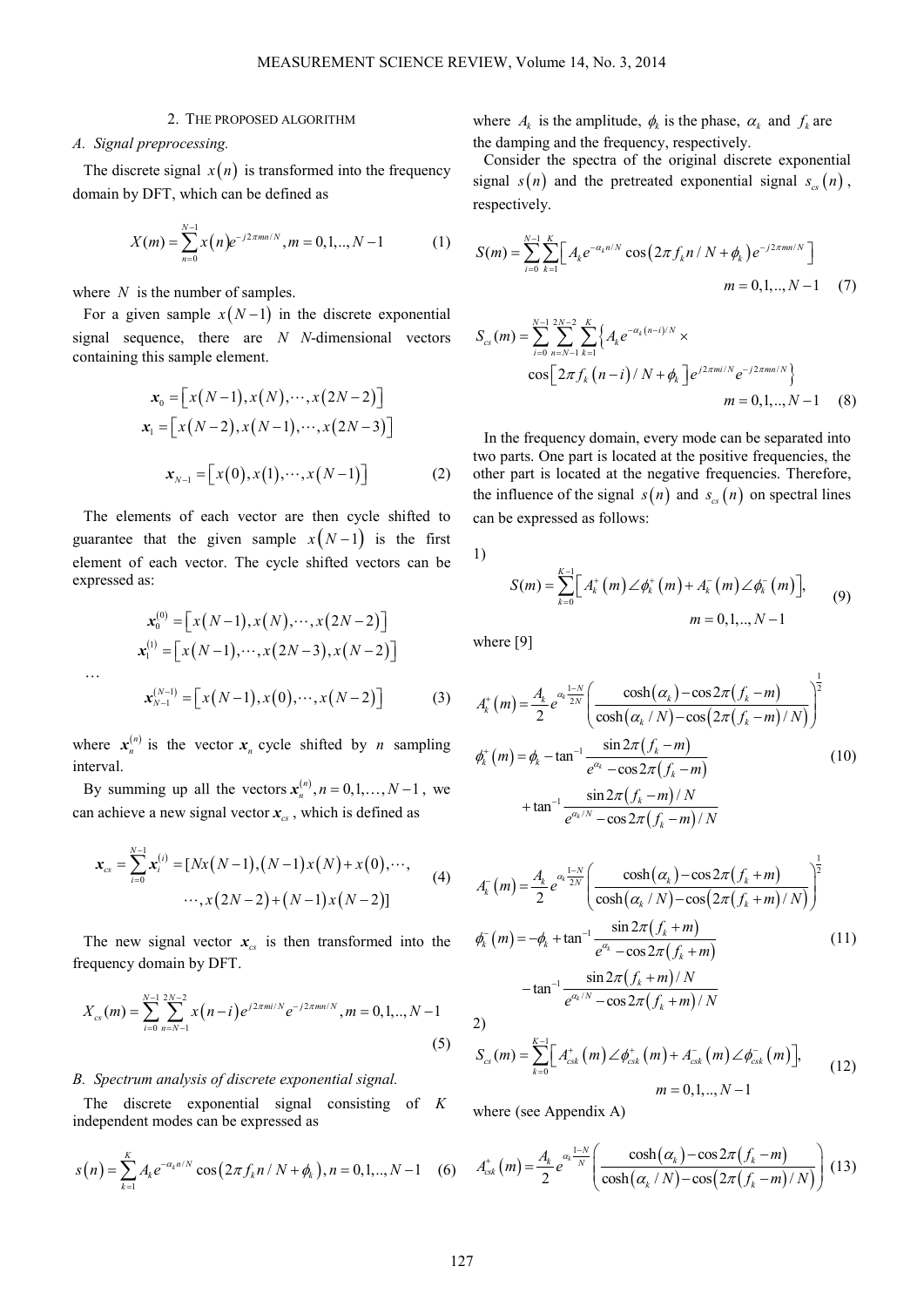$$
\phi_{csk}^{+}(m) = \phi_k + \frac{2\pi (f_k - m)(N - 1)}{N} + \tan^{-1} \frac{\sin(2\pi (f_k - m))(e^{\alpha_k} - e^{-\alpha_k})}{2 - \cos(2\pi (f_k - m))(e^{\alpha_k} + e^{-\alpha_k})} - \sin(2\pi (f_k - m)/N)(e^{\alpha_k/N} - e^{-\alpha_k/N})
$$
\n(14)

$$
\tan^{-1} \frac{\sin (2\pi (f_k - m)/N)(e^{\alpha_k/N} - e^{-\alpha_k/N})}{2 - \cos (2\pi (f_k - m)/N)(e^{\alpha_k/N} + e^{-\alpha_k/N})}
$$

$$
A_{\text{csk}}^{-}(m) = \frac{A_k}{2} e^{\alpha_k \frac{1-N}{N}} \left( \frac{\cosh(\alpha_k) - \cos 2\pi (f_k + m)}{\cosh(\alpha_k / N) - \cos(2\pi (f_k + m) / N)} \right) (15)
$$

$$
\phi_{\rm csk}^{-}(m) = -\phi_k - \frac{2\pi (f_k + m)(N-1)}{N} - \tan^{-1} \frac{\sin(2\pi (f_k + m))(e^{\alpha_k} - e^{-\alpha_k})}{2 - \cos(2\pi (f_k + m))(e^{\alpha_k} + e^{-\alpha_k})} + \tan^{-1} \frac{\sin(2\pi (f_k + m)/N)(e^{\alpha_k/N} - e^{-\alpha_k/N})}{2 - \cos(2\pi (f_k + m)/N)(e^{\alpha_k/N} + e^{-\alpha_k/N})}
$$
\n(16)

In (9) and (12), the first item on the right-hand side is the influence of modes in the positive frequency, and the second one is the influence of modes in the negative frequency domain. For the spectra of the original discrete exponential signal  $s(n)$ , the amplitude of the parts in the positive frequency and in the negative frequency are  $A_k^+(m)$ and  $A_k^-(m)$ , respectively, and the phase of the parts in the positive frequency and in the negative frequency are  $\phi_k^{\dagger}(m)$  and  $\phi_k^{\dagger}(m)$ , respectively. For the spectra of the pretreated exponential signal  $s_{cs}(n)$ , the influence of the parts in the positive frequency on the amplitude and phase spectra are  $A_{csk}^+(m)$  and  $\phi_{csk}^+(m)$ , respectively, and the influence of the parts in the negative frequency on the amplitude and phase spectra are  $A_{csk}^- (m)$  and  $\phi_{csk}^- (m)$ , respectively.



Fig.1. The change of amplitude after pretreatment.

Compare (13) and (10), the term of  $A_{csk}^+(m)$  in the brackets is just the square of the term of  $A_k^+(m)$  in the brackets. It is apparent that the amplitude decay near the signal is squared by incorporating the pretreatment in the proposed algorithm, as shown in Fig.1. Therefore, the signal spectrum leakage is effectively reduced.

# *C. Parameter estimation.*

In practice, the frequency of the signal lies between the DFT bins with indices:  $p-1$ ,  $p$ , and  $p+1$ , where the DFT bin with index *p* has the highest magnitude. The energy centralizes near to the spectral line *p* , and its amplitude is particularly obvious. Consequently, the parameters can be calculated on the basis of the three spectral lines on the peak of a mode.

The three amplitudes in a mode are denoted by  $A_{p-1}$ ,  $A_p$ and  $A_{p+1}$ , respectively. Similarly, the reference phase can be obtained from *p* and donated as  $\phi_p$ . Based on these reference data, the parameters of a mode can be calculated as follows (see Appendix B): 1) Frequency:

$$
f = p + 0.5 \frac{A_{p+1}^{-1} - A_{p-1}^{-1}}{2A_p^{-1} - A_{p+1}^{-1} - A_{p-1}^{-1}}
$$
(17)

$$
\delta = f - p \tag{18}
$$

where  $\delta$  is the fractional frequency offset. 2) Damping:

$$
\alpha = 2\pi \left( \frac{A_{p+1} (\delta - 1)^2 - A_{p-1} (\delta + 1)^2}{A_{p+1} - A_{p-1}} \right)^{1/2}
$$
(19)

3) Amplitude:

$$
A = \frac{A_p}{N^2} e^{\alpha} \frac{\alpha^2 + (2\pi\delta)^2}{\cosh(\alpha) - \cos(2\pi\delta)}
$$
(20)

4) Phase:

$$
\phi = \phi_p + \tan^{-1} \frac{\sin(2\pi\delta/N) (e^{\alpha_k/N} - e^{-\alpha_k/N})}{2 - \cos(2\pi\delta/N) (e^{\alpha_k/N} + e^{-\alpha_k/N})}
$$

$$
-\tan^{-1} \frac{\sin(2\pi\delta) (e^{\alpha_k} - e^{-\alpha_k})}{2 - \cos(2\pi\delta) (e^{\alpha_k} + e^{-\alpha_k})} - 2\pi\delta
$$
(21)

#### 3. SIMULATION AND DISCUSSION

Here, the performance of the proposed algorithm is validated by simulation and discussed in detail. Firstly, the estimation accuracy of the proposed algorithms is simulated and compared with several algorithms.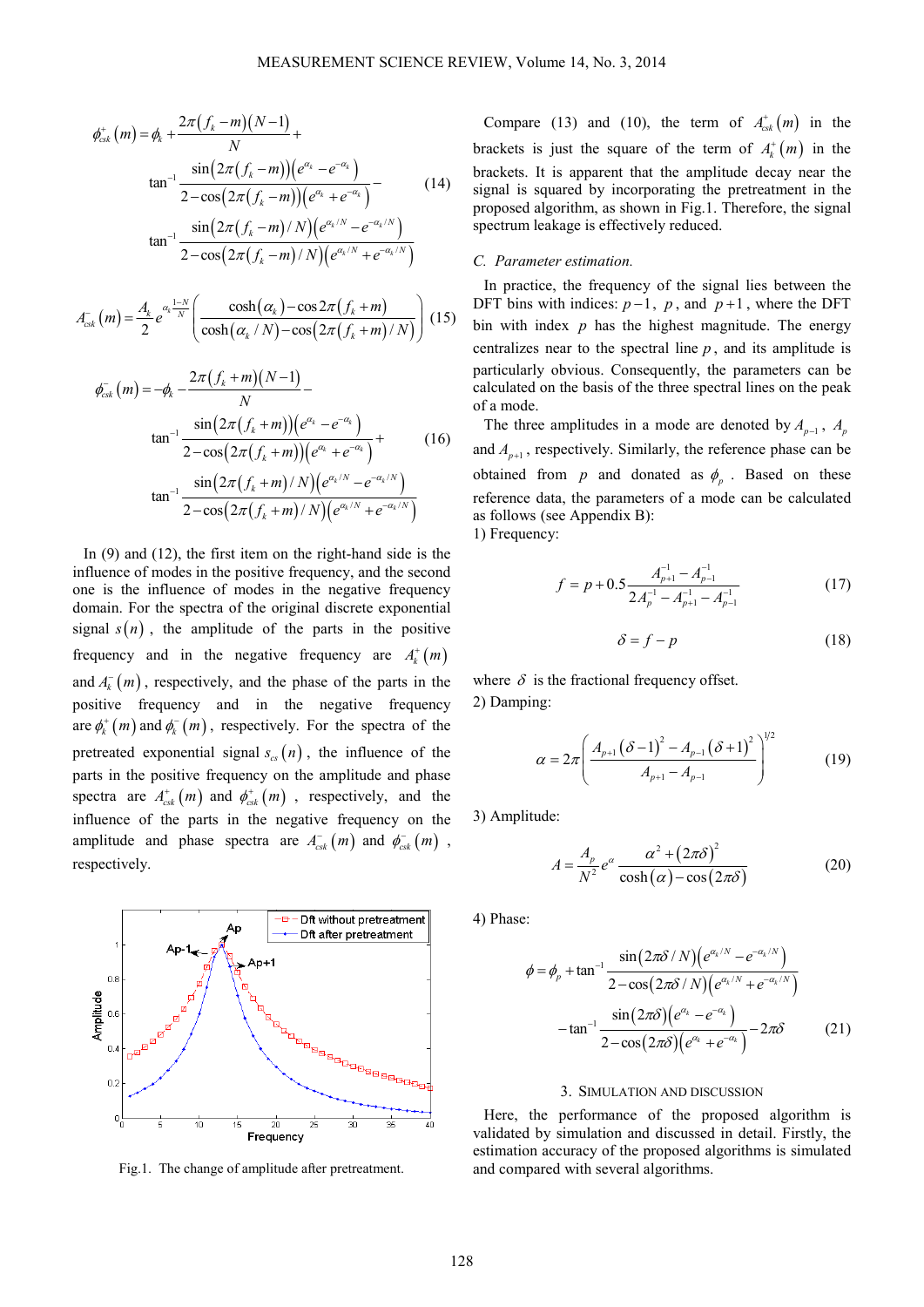These algorithms for performance comparison, which use adjacent peaks to analyze signal parameters, include the Bertocco algorithm [6], the interpolated discrete Fourier transform for decay (IpDFTd)[11], the interpolated discrete Fourier transform of an exponent (IDFToE) [9], and Yoshida algorithm [8]. They are briefly described as follows:

- 1) Bertocco algorithm is a frequency-domain interpolation algorithm. The algorithm makes use of two spectral samples.
- 2) IpDFTd is based on three maximum DFT bin interpolation with the Hanning window.
- 3) The IDFToE includes two major steps: interpolated DFT and leakage elimination, the first of which gets approximate results. Then, following a few iterations of the second, accurate parameters will be obtained.
- 4) Taking into account more than three DFT bins, Yoshida algorithm uses four successive DFT bins having the greatest magnitudes.

#### *A. Accuracy.*

To validate the accuracy of the proposed algorithm, the signal of a single-degree-of-freedom dynamic system is first taken as an example to simulate

$$
s(n) = 10e^{-0.9n/N} \cos(2\pi \cdot 35.8n/N + \pi/4)
$$
  
\n
$$
n = 0, 1, ..., 2N - 2
$$
\n(22)

The number of samples is  $N = 512$ , and the proposed algorithms and the other four algorithms are simulated in MATLAB under the same conditions. The estimation results of the five algorithms are shown in Table1.

In Table1., it is obvious that the estimates of the proposed algorithm, including the frequency, the amplitude and the phase, are both closer to the real values compared to the other four algorithms. The performance of the proposed algorithm in damping estimation is slightly inferior to Yoshida and IpDFTd, but better than the others. The performance loss of the proposed algorithm is mainly caused by the trigonometric function approximation in the estimation process which can be found in Appendix B.

Table 1. Comparison of the accuracy of the different algorithms.

| Algorithm                | Freq.    | Damping | Amplitude | Phase     |
|--------------------------|----------|---------|-----------|-----------|
|                          | error    | error   | error     | error     |
|                          | (Hz)     | (1/sec) | (pu)      | (rad)     |
| <b>IDFT<sub>o</sub>E</b> | $-0.034$ | 0.014   | 0.071     | $-0.0114$ |
| Yoshida                  |          |         | $-0.017$  | $-0.0014$ |
| <b>Bertocco</b>          | $-0.035$ | 0.008   | $-0.059$  | $-0.0024$ |
| IpDFTd                   |          |         | $-0.018$  | $-0.0014$ |
| Proposed                 |          | 0.0006  | 0.013     | 0.0003    |

## *B. Leakage elimination.*

For the leakage elimination, the superiority of the proposed algorithm which utilizes the preprocessed data to carry out parameter estimation is carefully investigated. Since the IDFToE algorithm reduces the spectral leakage by means of iterative estimation and subtraction of the negative part of the spectrum, its performance of the leakage elimination is superior to Yoshida's and Bertocco's. Therefore, the performance of the proposed algorithm is validated by simulation and compared with the IDFToE. Take a signal as an example, i.e.

$$
s(n) = 10e^{-0.5n/N} \cos(2\pi \cdot 30.2n/N - 1.047)
$$
  
+15e<sup>-10n/N</sup> cos(2\pi \cdot 60.8n/N) n = 0,1,.., N-1<sup>(23)</sup>

The number of data is set at  $N = 512$ . The analysis result is recorded in Table 2.

| Mode      | Parameter       | Real Value | <b>IDFToE</b> |                                      | Proposed |
|-----------|-----------------|------------|---------------|--------------------------------------|----------|
|           |                 |            | initial       | $\overline{5}^{\text{th}}$ iteration |          |
| Mode      | Frequency (Hz)  | 30.20      | 30.17         | 30.2                                 | 30.2     |
|           | Damping (1/sec) | 0.500      | 0.857         | 0.5                                  | 0.497    |
|           | Amplitude (pu)  | 10.00      | 11.53         | 10.01                                | 9.98     |
|           | Phase (rad)     | $-1.047$   | $-0.92$       | $-1.048$                             | $-1.048$ |
| Mode<br>2 | Frequency (Hz)  | 60.8       | 60.82         | 60.8                                 | 60.8     |
|           | Damping (1/sec) | 10.00      | 10.03         | 10                                   | 9.99     |
|           | Amplitude (pu)  | 15.00      | 14.96         | 15.14                                | 14.98    |
|           | Phase (rad)     | 0.000      | $-0.018$      | 0.002                                | 0.006    |

Table 2. Calculation results of the two algorithms.

In Table 2., the last column shows the estimates generated by the proposed algorithm. It can be seen that the IDFToE algorithm can obtain the estimates with the same accuracy only after a few iterations. Then, the relationship between the estimation error and the frequency difference of the two modes of the signal is investigated. The estimation error is validated by the Root Mean Square Error (RMSE), which can be calculated as follows:

$$
RMSE = \left\{ \frac{1}{E} \sum_{n=0}^{N-1} \left[ \hat{s}(n) - s(n) \right]^2 \right\}^{1/2}
$$
 (24)

where

$$
E = \sum_{n=0}^{N-1} \left[ s(n) \right]^2 \tag{25}
$$

Estimator  $\hat{s}(n)$  is with respect to an estimated signal  $s(n)$ .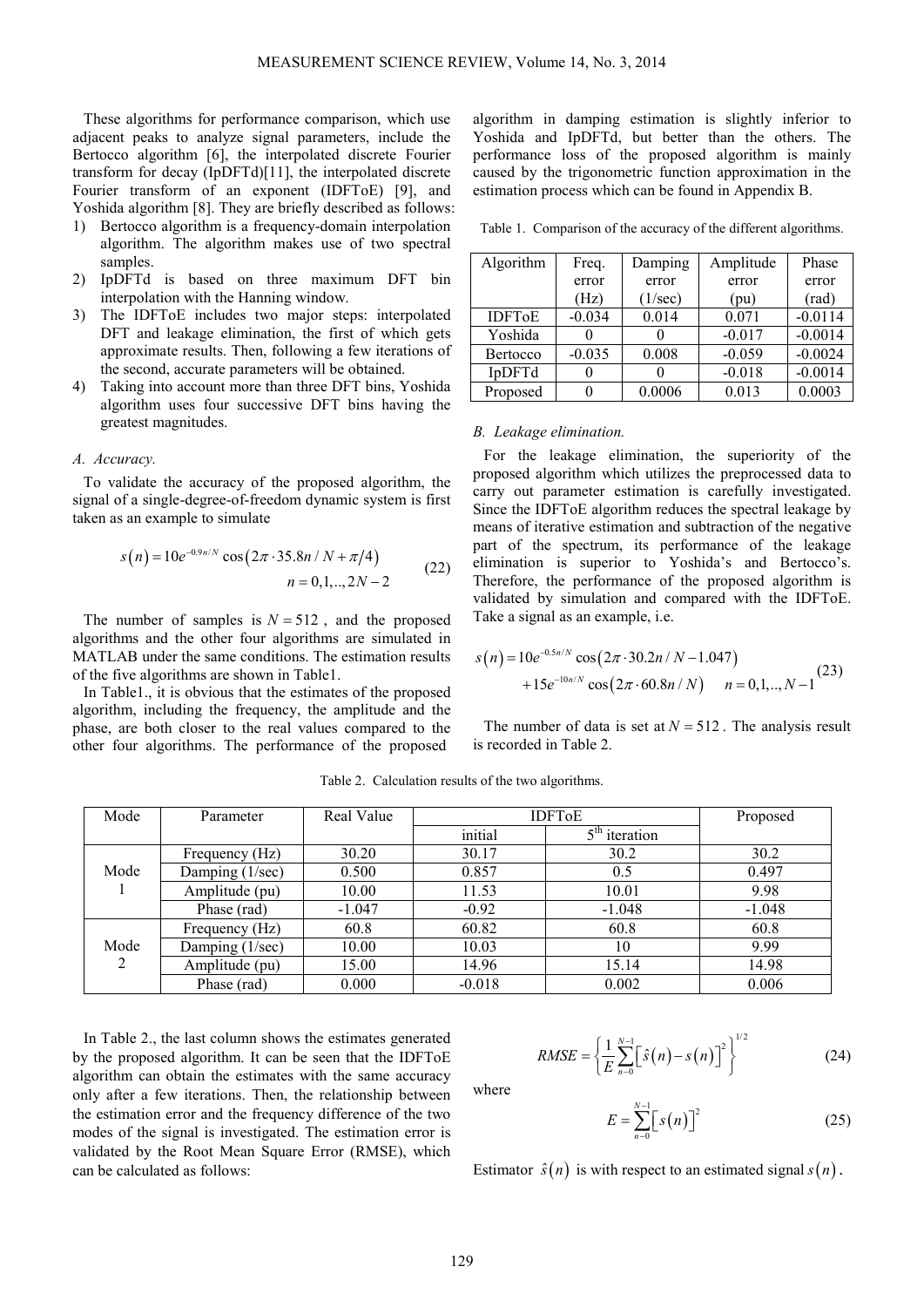Assume that both modes have the same damping  $\alpha = 10$ , the same frequency bias  $\delta = 0.5$  and the same amplitude. When the frequency difference is larger, estimation accuracy is improved. The result of proposed algorithm will reach -77 dB, while IDFToE algorithm converges to -47 dB.

Table 3. RMSE of different frequency intervals.

| Frequency         | RMSE deviation | <b>RMSE</b>  |  |
|-------------------|----------------|--------------|--|
| difference        | of Proposed    | deviation of |  |
|                   | (dB)           | IDFToE (dB)  |  |
| 6 spectral lines  | $-33.5$        | $-14$        |  |
| 9 spectral lines  | -44            | $-44$        |  |
| 12 spectral lines | $-52$          | $-46$        |  |
| 20 spectral lines | -66            | -47          |  |
| 30 spectral lines | $-72.5$        | -47          |  |
| 46 spectral lines | $-76.5$        | $-47$        |  |
| 66 spectral lines | $-77$          | -47          |  |

# *C. Noise.*

In practice, since the measurements are always distorted by wideband noise, the immunity to noise of the considered algorithms is evaluated. The signal with random uniformly distributed frequency and phase which is corrupted by noise is generated. Take a signal as an example, i.e.

$$
s(n) = 15e^{-10n/N} \cos(2\pi \cdot 10.8n/N + \pi/4)
$$
  

$$
n = 0, 1, ..., 2N - 2
$$
 (26)

For the given frequency and damping, the test signal was embedded in Gaussian noise with standard deviation corresponding to the assumed signal-to-noise ratio (SNR) from 10 to 50 dB. The RMSE of the estimates generated by the five different methods discussed above are depicted from Fig.2. to Fig.5., respectively.

$$
RMSE_{para} = \left\{ \frac{1}{E} \sum_{n=0}^{N-1} \left[ \hat{\tau} - \tau \right]^2 \right\}^{1/2}
$$
 (27)

where

$$
E = \tau^2 \tag{28}
$$

Estimator  $\hat{\tau}$  is with respect to an estimated parameter  $\tau$ .  $\tau$  could be frequency, amplitude, damping or phase.

The RMSE of the frequency and damping estimation results under different SNR are shown in Fig.2. and Fig.3. It can be seen that the proposed algorithm achieves the same accuracy as Yoshida's and IpDFTd's when  $SNR \geq 30dB$ . Meanwhile, when  $SNR \geq 30$  , the RMSE of amplitude estimates generated by the proposed algorithm is the smallest of the five algorithms, as shown in Fig.3, and the proposed algorithm has the best amplitude estimation performance. For the phase estimation, the RMSE of the Yoshida and IpDFTd are slightly lower than our method's. This inferiority is mainly caused by the trigonometric approximation incorporated in phase estimation. Thus, the new algorithm has a considerable balanced performance for the noise immunity.



Fig.2. RMSE of frequency estimation under different SNRs.



Fig.3. RMSE of damping estimation under different SNRs.



Fig.4. RMSE of amplitude estimation under different SNRs.



Fig.5. RMSE of phase estimation under different SNRs.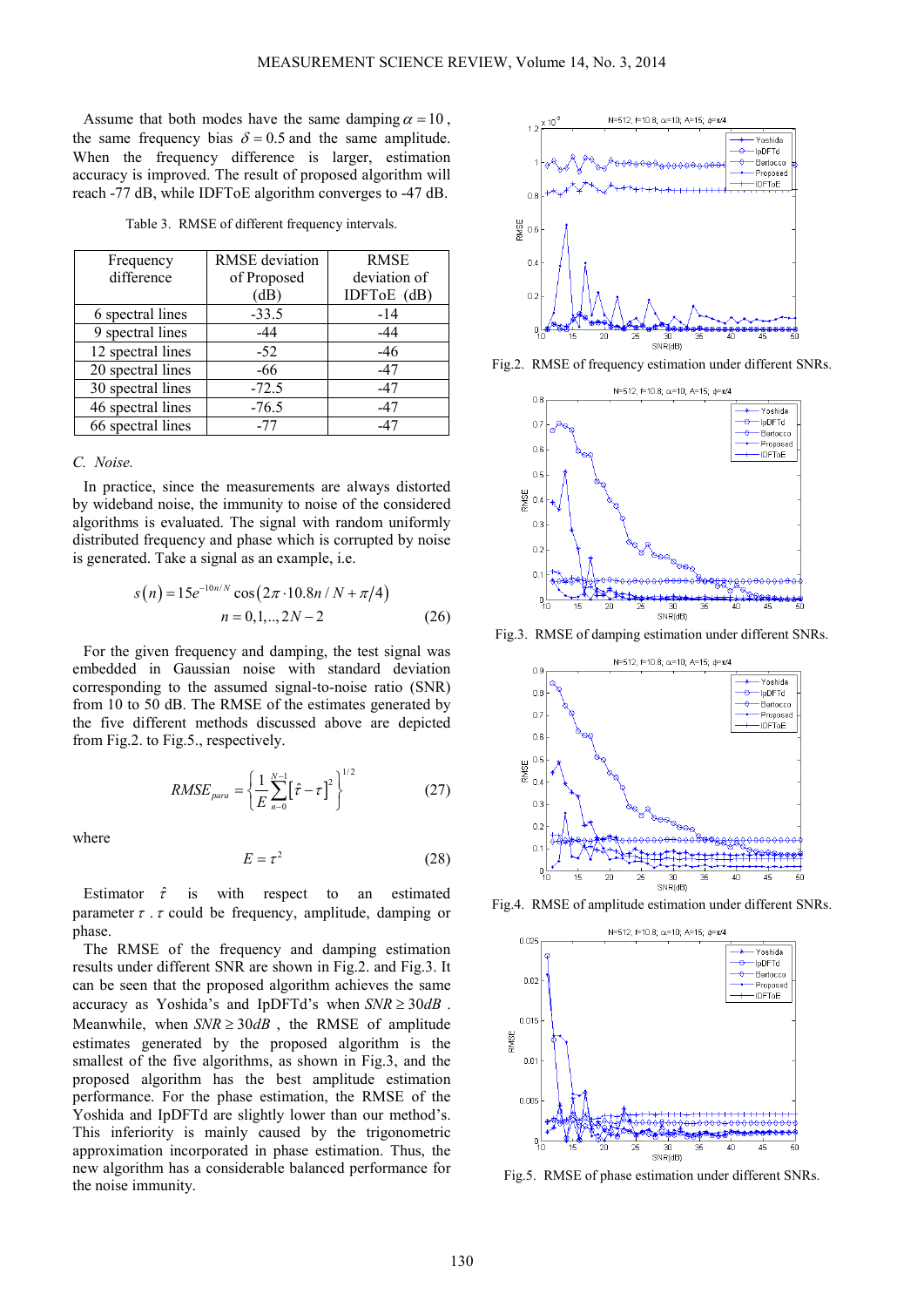#### *D. System error.*

The accuracy and the noise influence on the single parameter estimation have been investigated. The exemplary signal defined as (26) in section 3.C is also utilized here to demonstrate the system error of the discussed algorithms.

Considering all parameters, the systematic error can be calculated using (24) and (25) and is shown in Fig.6.



Fig.6. RMSE of signal parameter estimation under different SNRs.

It is very obvious that the performance of the proposed algorithm is significantly improved with the SNR increasing, when  $SNR \geq 28 dB$ . For a classic condition discussed by the algorithm in  $[10]$ : *SNR* = 38*dB*, the RMSE of the system error analyzed by the proposed algorithm is about 20 dB lower than the other four algorithms.

Uniform frequency in Fig.7. was changed from 0.04 to 0.16 with the step 0.02 . In Fig.8. damping was changed from  $0.004$  to  $0.01$  with the step  $0.001$ . For each frequency and damping, 150 realizations were generated. The systematic error of the five algorithms is calculated and shown in Figs.7.-8. The RMSE of the systematic error generated by the proposed algorithm is apparently lower than the other four algorithms



Fig.7. RMSE of signal parameter estimation for different frequencies.



Fig.8. RMSE of signal parameter estimation for damping factors.

Then, the phase  $\phi$  is a random variable with uniform distribution in the interval from  $-\pi$  to  $\pi$ . The standard deviations (std) of the estimation errors of frequency and damping are investigated and compared to the Cramér-Rao lower bounds (CRLB). The simulation results are given in Fig.9. and Fig.10., respectively. It can be found that the standard deviations of the estimation errors generated by the proposed algorithm are the lowest among the five algorithms, and closer to CRLB than the other four algorithms.



Fig.9. The standard deviation of frequency estimation.



Fig.10. The standard deviation of damping estimation.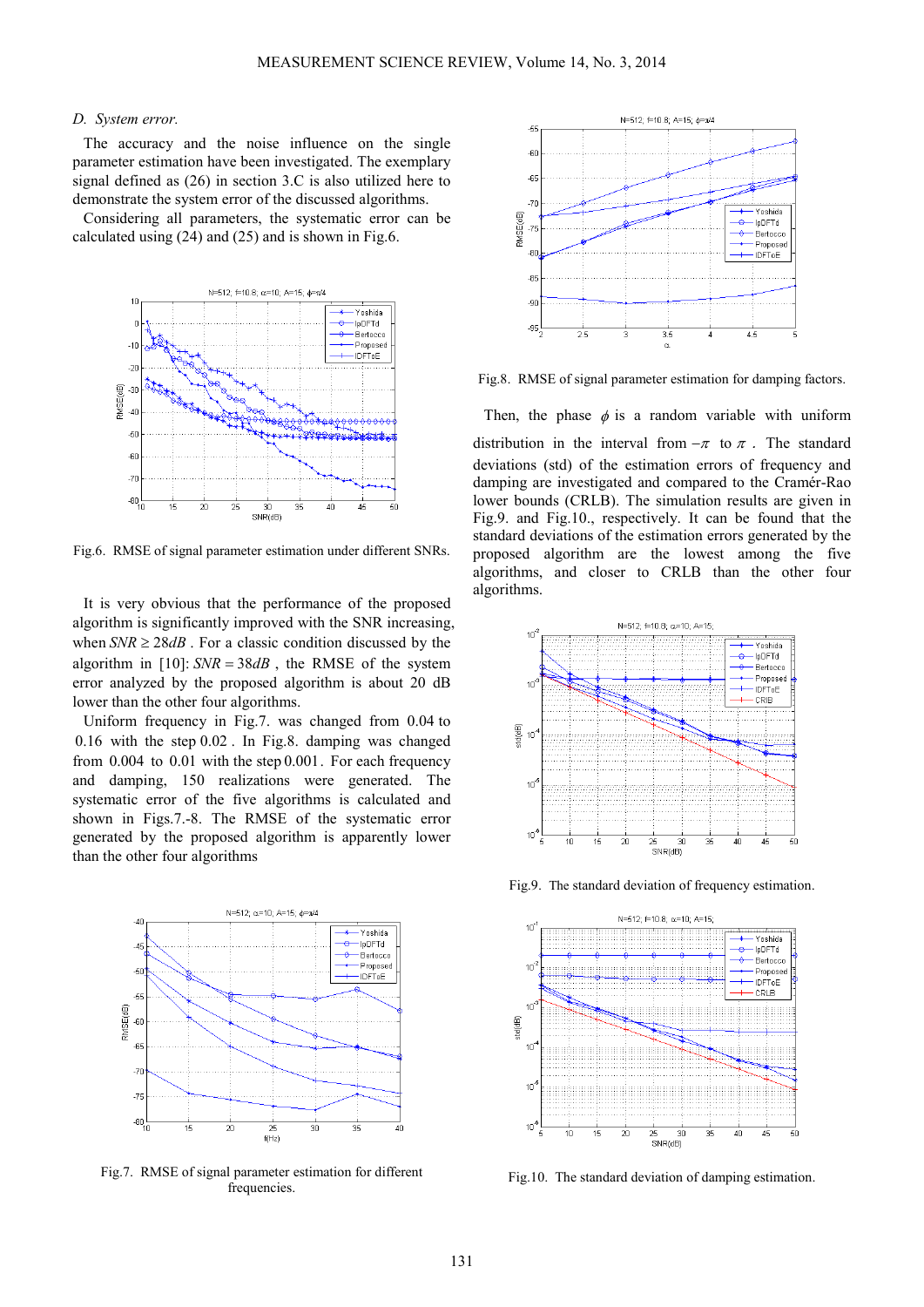### 4. CONCLUSION

A novel parameter estimation algorithm for the exponential signal is proposed. The two-step solution first constructs a new signal sequence by continuously cycle shifting and summing up N buffered exponential signal sample sequences in a preprocessing unit. Then, the interpolation DFT engine is utilized to obtain accurate parameter estimation based on the preprocessed signal sequence. The cycle shift and addition can be quickly and without effort implemented by the processor that has pipeline architecture. New algorithm is computationally efficient. Simulation results indicate that the proposed algorithm employing signal preprocessing can significantly reduce the estimation error in comparison with the existing works, and its performance is hardly affected by spectral leakage effects.

#### **APPENDIX**

#### *A. Spectrum of the preprocessed exponential signal.*

The spectrum of the complex exponential signal can be expressed as

$$
S_{cs}(m) = \sum_{i=0}^{N-1} \sum_{n=N-1}^{2N-2} \sum_{k=1}^{K} \left\{ A_k e^{-\alpha_k (n-i)/N} \times \cos \left[ 2\pi f_k (n-i) / N + \phi_k \right] e^{j2\pi m i/N} e^{-j2\pi m n/N} \right\}
$$
 A.1)

Based on Euler's formula:

$$
\cos \theta = \left(e^{j\theta} + e^{-j\theta}\right)/2\tag{A.2}
$$

Expansion of  $(A.1)$  is:

$$
S_{cs}(m) = \frac{1}{2} \sum_{k=1}^{K} A_k e^{j\phi_k} \sum_{n=N-1}^{2N-2} e^{-\alpha_k n/N} e^{-j2\pi mn/N} e^{j(2\pi f_k n/N)} \times
$$
  

$$
\sum_{i=1}^{N-1} e^{\alpha_k i/N} e^{j2\pi mi/N} e^{-j(2\pi f_k i/N)} +
$$
  

$$
\frac{1}{2} \sum_{k=1}^{K} A_k e^{-j\phi_k} \sum_{n=N-1}^{2N-2} e^{-\alpha_k n/N} e^{-j2\pi mn/N} e^{-j(2\pi f_k n/N)} \times
$$
  

$$
\sum_{i=1}^{N-1} e^{\alpha_k i/N} e^{j2\pi mi/N} e^{-j(-2\pi f_k i/N)}
$$
 (A.3)

 $S_{cs}(m)$  is the sum of two spectra.  $S_{cs}(m)$  is the one for positive frequencies (the first item in the sum) and  $S_{cs}^-(m)$ is the one for negative frequencies (the second item in the sum).

The exponential signal on spectral lines can be expressed as:

$$
S_{cs}(m) = S_{cs}^+(m) + S_{cs}^-(m) , \quad m = 0, 1, ..., N-1 \quad (A.4)
$$

By using the formula:

$$
\sum_{n=N-1}^{2N-2} e^{sn} = \frac{1-e^{sN}}{1-e^s} e^{s(N-1)}
$$
 (A.5)

Similarly:

$$
\sum_{i=0}^{N-1} e^{si} = \frac{1 - e^{sN}}{1 - e^s}
$$
 (A.6)

 $S_{cs}^+(m)$  can be expressed as:

$$
S_{cs}^{+}(m) = \frac{1}{2} \sum_{k=1}^{K} \left[ \frac{1 - e^{(-\alpha_k - j2\pi m + j2\pi f_k)}}{1 - e^{(-\alpha_k - j2\pi m + j2\pi f_k)/N}} A_k e^{j\phi_k} \times \right. \\
\left. e^{(-\alpha_k - j2\pi m + j2\pi f_k)(N-1)/N} \cdot \frac{1 - e^{(\alpha_k + j2\pi m - j2\pi f_k)}}{1 - e^{(\alpha_k + j2\pi m - j2\pi f_k)/N}} \right] \tag{A.7}
$$

The (A.7) can be simplified as:

$$
S_{cs}^{+}(m) = \frac{1}{2} \sum_{k=1}^{K} \left[ \frac{e^{\alpha_k} - e^{-j2\pi m + j2\pi f_k}}{e^{\alpha_k/N} - e^{(-j2\pi m + j2\pi f_k)/N}} \cdot A_k e^{j\phi_k} \times \right. \\
\left. e^{(-\alpha_k - j2\pi m + j2\pi f_k)(N-1)/N} \cdot \frac{e^{-\alpha_k} - e^{j2\pi m - j2\pi f_k}}{e^{-\alpha_k/N} - e^{(j2\pi m - j2\pi f_k)/N}} \right] \tag{A.8}
$$

According to formulas:

$$
\left| e^{\alpha} - e^{j\theta} \right| = \sqrt{\left( e^{\alpha} - e^{j\theta} \right) \left( e^{\alpha} - e^{-j\theta} \right)}
$$
  
=  $\sqrt{2} e^{\alpha/2} \left( \cosh \alpha - \cos \theta \right)^{1/2}$  (A.9)

 $S_{cs}^{+}(m)$  can be expressed in amplitude/phase form as

$$
S_{cs}^{+}(m) = \sum_{k=0}^{K-1} A_{csk}^{+}(m) \angle \phi_{csk}^{+}(m)
$$
 (A.10)

(A.3) where

$$
A_{\text{csk}}^{+}(m) = \frac{A_k}{2} e^{\alpha_k \frac{1-N}{N}} \times \left[ \frac{\cosh(\alpha_k) - \cos 2\pi (f_k - m)}{\cosh(\alpha_k / N) - \cos (2\pi (f_k - m) / N)} \right]
$$
(A.11)

$$
\phi_{csk}^{+}(m) = \phi_k + \frac{2\pi (f_k - m)(N - 1)}{N} + \tan^{-1} \frac{\sin(2\pi (f_k - m))(e^{\alpha_k} - e^{-\alpha_k})}{2 - \cos(2\pi (f_k - m))(e^{\alpha_k} + e^{-\alpha_k})} - \tan^{-1} \frac{\sin(2\pi (f_k - m)/N)(e^{\alpha_k/N} - e^{-\alpha_k/N})}{2 - \cos(2\pi (f_k - m)/N)(e^{\alpha_k/N} + e^{-\alpha_k/N})}
$$
\n(A.12)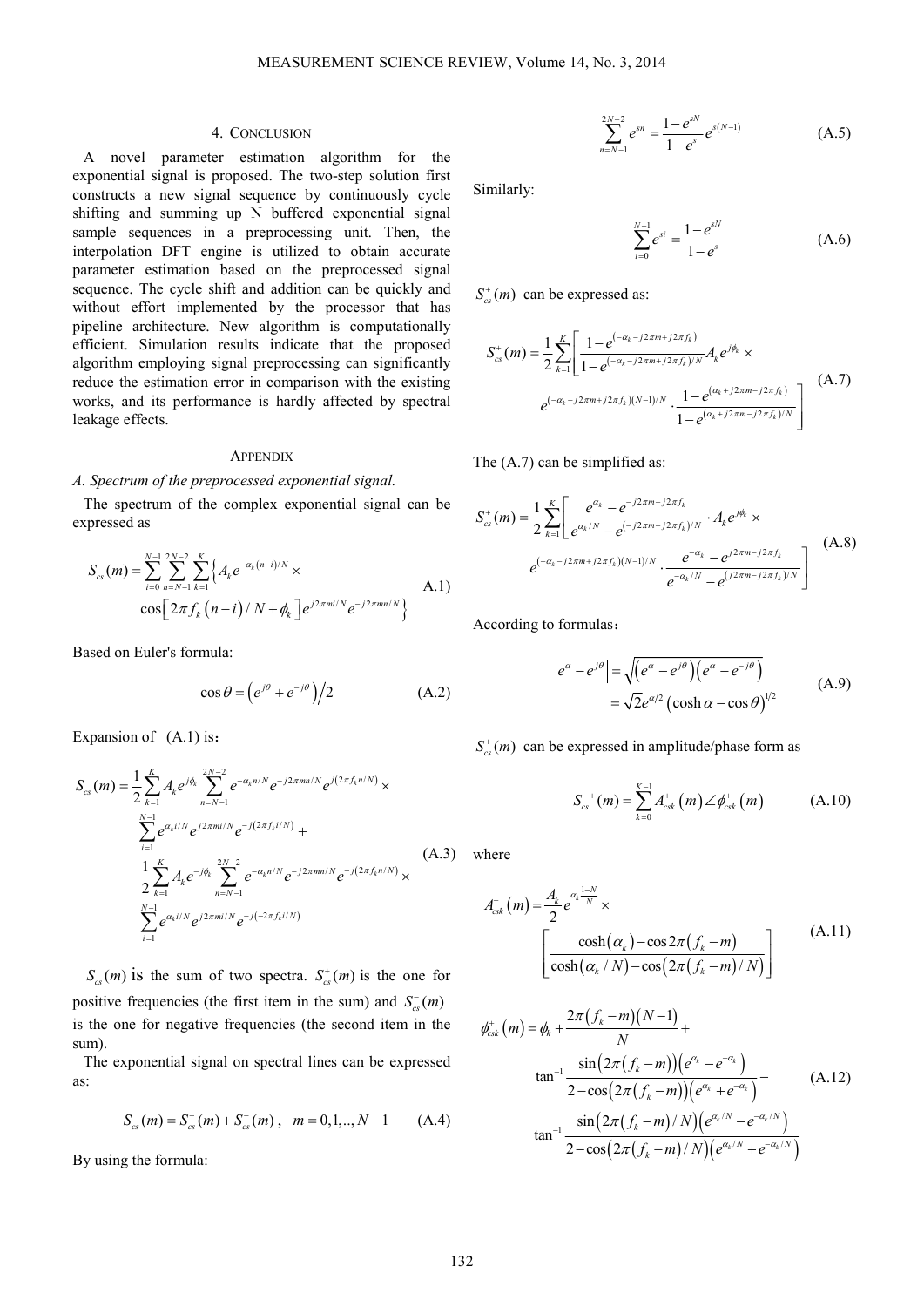The negative frequency part  $S_{cs}^{-}(m)$  can be derived in the same way and expressed as

$$
A_{\text{csk}}^{-}(m) = \frac{A_k}{2} e^{\alpha_k \frac{1-N}{N}} \times \left[ \frac{\cosh(\alpha_k) - \cos 2\pi (f_k + m)}{\cosh(\alpha_k / N) - \cos (2\pi (f_k + m) / N)} \right]
$$
(A.13)

$$
\phi_{\rm csk}^{-}(m) = -\phi_k - \frac{2\pi (f_k + m)(N-1)}{N} - \tan^{-1} \frac{\sin(2\pi (f_k + m))(e^{\alpha_k} - e^{-\alpha_k})}{2 - \cos(2\pi (f_k + m))(e^{\alpha_k} + e^{-\alpha_k})} + \tan^{-1} \frac{\sin(2\pi (f_k + m)/N)(e^{\alpha_k/N} - e^{-\alpha_k/N})}{2 - \cos(2\pi (f_k + m)/N)(e^{\alpha_k/N} + e^{-\alpha_k/N})}
$$
\n(A.14)

#### *B. Parameter estimation.*

Parameters are calculated from spectral lines around the component peaks. The data of the spectral lines *p* −1, *p* and  $p+1$  are substituted for the spectral line m of  $A_{csk}^+(m)$  in  $(A.11)$ , where the DFT bin with index  $p$  has the highest magnitude.

1) Frequency

By letting the frequency bias  $\delta(-0.5 < \delta < 0.5)$  be

$$
\delta = f - p \tag{B.1}
$$

For  $m = p$ 

$$
A_p = \frac{1}{2} A_k e^{\alpha_k \frac{1-N}{N}} \left[ \frac{\cosh(\alpha_k) - \cos 2\pi \delta}{\cosh(\alpha_k / N) - \cos(2\pi \delta / N)} \right]
$$
 (B.2)

For  $m = p + 1$ 

$$
A_{p+1} = \frac{1}{2} A_k e^{\alpha_k \frac{1-N}{N}} \left[ \frac{\cosh(\alpha_k) - \cos 2\pi \delta}{\cosh(\alpha_k/N) - \cos(2\pi (\delta - 1)/N)} \right] (B.3)
$$

For  $m = p - 1$ 

$$
A_{p-1} = \frac{1}{2} A_k e^{\alpha_k \frac{1-N}{N}} \left[ \frac{\cosh(\alpha_k) - \cos 2\pi \delta}{\cosh(\alpha_k/N) - \cos(2\pi (\delta + 1)/N)} \right] (B.4)
$$

The frequency bias  $\delta$  can be calculated based on the amplitude difference.

$$
A_{p+1}^{-1} - A_{p-1}^{-1} = \frac{2}{A} e^{\alpha \frac{N-1}{N}} \times \frac{\cos(2\pi (\delta + 1)/N) - \cos(2\pi (\delta - 1)/N)}{\cosh(\alpha) - \cos(2\pi \delta)} \quad (B.5)
$$

$$
A_{p}^{-1} - A_{p-1}^{-1} = \frac{2}{A} e^{\alpha \frac{N-1}{N}} \times \frac{\cos(2\pi(\delta+1)/N) - \cos(2\pi\delta/N)}{\cosh(\alpha) - \cos(2\pi\delta)}
$$
(B.6)

Then,

$$
\frac{A_{p+1}^{-1} - A_{p-1}^{-1}}{2A_p^{-1} - A_{p+1}^{-1} - A_{p-1}^{-1}}
$$
\n
$$
= \frac{\cos(2\pi(\delta - 1)/N) - \cos(2\pi(\delta + 1)/N)}{2\cos(2\pi\delta/N) - \cos(2\pi(\delta - 1)/N) - \cos(2\pi(\delta + 1)/N)}
$$
\n(B.7)

By tedious trigonometric function operations, (B.7) can be simplified as:

$$
\frac{A_{p+1}^{-1} - A_{p-1}^{-1}}{2A_p^{-1} - A_{p+1}^{-1} - A_{p-1}^{-1}} = \frac{\tan(2\pi\delta/N)}{\tan(\pi/N)}
$$
(B.8)

If the variable  $\theta$  is sufficiently small, the approximation can be obtained.

$$
\tan \theta \approx \theta \tag{B.9}
$$

If  $N \geq \delta$  and  $N \geq \pi$ , the terms  $\delta / N$  and  $\pi / N$  in (B.8) are all approaching zero. Thus, the frequency bias  $\delta$  can be approximated as:

$$
\delta \approx 0.5 \frac{A_{p+1}^{-1} - A_{p-1}^{-1}}{2A_p^{-1} - A_{p+1}^{-1} - A_{p-1}^{-1}}
$$
(B.10)

The frequency can be achieved by substituting (B.10) into (B.1).

$$
f = p + \delta
$$
  
=  $p + 0.5 \frac{A_{p+1}^{-1} - A_{p-1}^{-1}}{2A_p^{-1} - A_{p+1}^{-1} - A_{p-1}^{-1}}$  (B.11)

# 2) Damping

The damping  $\alpha$  can be achieved by (B.3) and (B.4).

$$
\frac{A_{p-1}}{A_{p+1}} = \frac{\cosh(\alpha/N) - \cos(2\pi(\delta - 1)/N)}{\cosh(\alpha/N) - \cos(2\pi(\delta + 1)/N)}\tag{B.12}
$$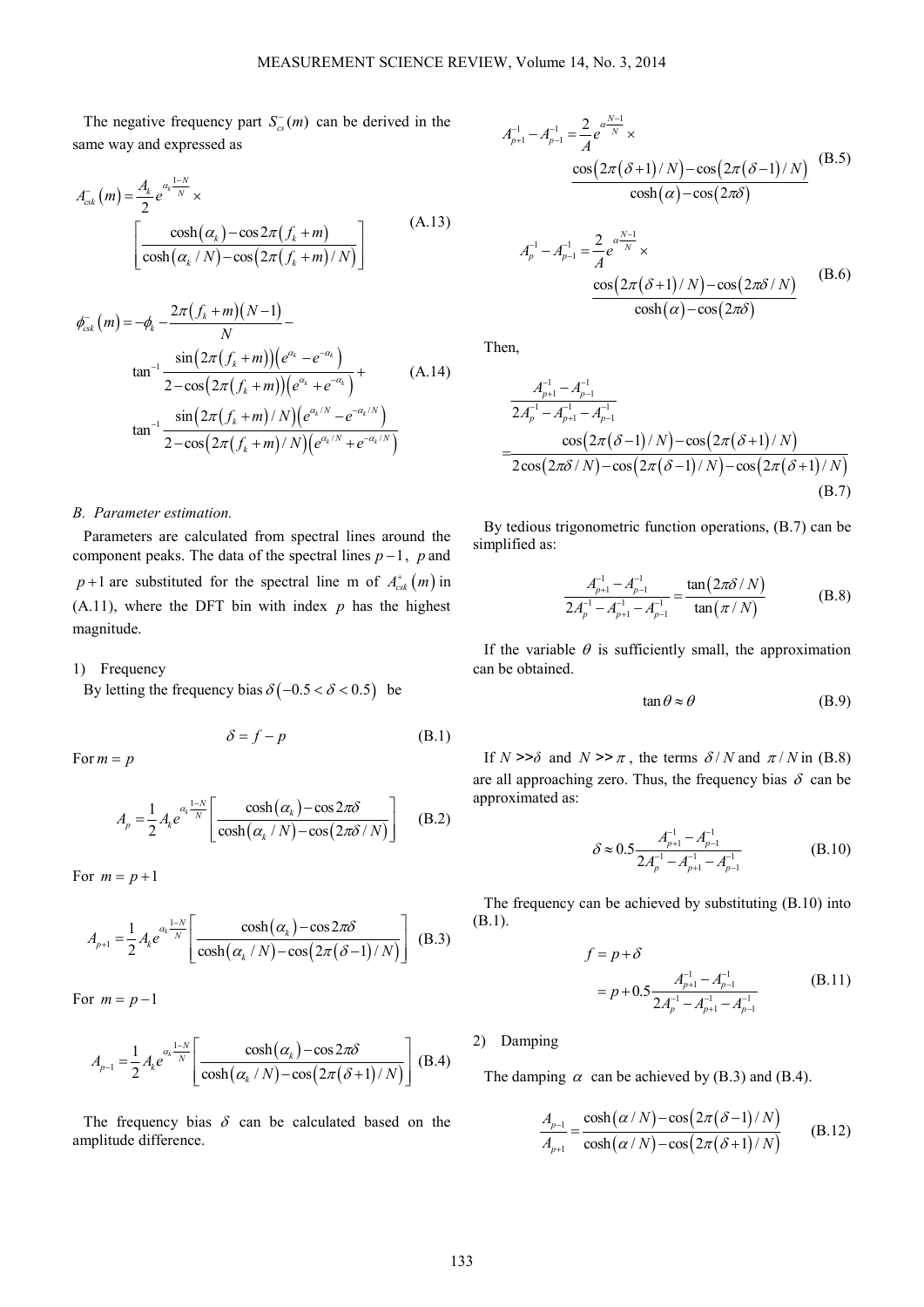Then, (B.12) can be rewritten as

$$
\cosh(\alpha/N) = \frac{A_{p-1}\cos(2\pi(\delta+1)/N)}{A_{p+1} - A_{p-1}} - \frac{A_{p+1}\cos(2\pi(\delta-1)/N)}{A_{p+1} - A_{p-1}}
$$
(B.13)

If the variable  $\theta$  is sufficiently small, the following approximations can be established.

$$
\cosh \theta \approx 1 + \frac{1}{2} \theta^2 \tag{B.14}
$$

$$
\cos \theta \approx 1 - \frac{1}{2} \theta^2 \tag{B.15}
$$

If *N* >> $\delta$  and *N* >>  $\alpha$ , the terms  $\alpha/N$ ,  $(\delta-1)/N$  and  $(\delta+1)/N$  in (B.13) are all approaching zero. Thus, the (B.13) can be approximated as

$$
\left(\alpha/N\right)^{2} = \frac{A_{p+1}\left[2\pi(\delta-1)/N\right]^{2} - A_{p-1}\left[2\pi(\delta+1)/N\right]^{2}}{A_{p+1} - A_{p-1}} \quad (B.16)
$$

The damping  $\alpha$  can be expressed as

$$
\alpha = 2\pi \left[ \frac{A_{p+1} (\delta - 1)^2 - A_{p-1} (\delta + 1)^2}{A_{p+1} - A_{p-1}} \right]^{1/2}
$$
 (B.17)

3) Amplitude

The amplitude can be derived from (B.2)

$$
A = 2A_p e^{a_k \frac{N-1}{N}} \left[ \frac{\cosh(\alpha/N) - \cos(2\pi\delta/N)}{\cosh(\alpha) - \cos(2\pi\delta)} \right]
$$
 (B.18)

If  $N \gg \delta$  and  $N \gg \alpha$ . (B.18) can be simplified according to (B.14) and (B.15).

$$
A = 2A_{p}e^{\alpha} \left[ \frac{0.5(\alpha/N)^{2} + 0.5(2\pi\delta/N)^{2}}{\cosh(\alpha) - \cos(2\pi\delta)} \right]
$$
(B.19)

The amplitude can be expressed as

$$
A = \frac{A_p}{N^2} e^{\alpha} \frac{\alpha^2 + (2\pi\delta)^2}{\cosh(\alpha) - \cos(2\pi\delta)}
$$
(B.20)

4) Phase

For  $m = p$ , (A.12) can be expressed as

$$
\phi_p = \phi - \tan^{-1} \frac{\sin(2\pi\delta/N) \left(e^{\alpha_k/N} - e^{-\alpha_k/N}\right)}{2 - \cos(2\pi\delta/N) \left(e^{\alpha_k/N} + e^{-\alpha_k/N}\right)}
$$
  
+
$$
\tan^{-1} \frac{\sin(2\pi\delta) \left(e^{\alpha_k} - e^{-\alpha_k}\right)}{2 - \cos(2\pi\delta) \left(e^{\alpha_k} + e^{-\alpha_k}\right)} + \frac{2\pi\delta(N-1)}{N}
$$
(B.21)

If *N* is large enough,  $\frac{(N-1)}{N} \approx 1$ *N*  $\frac{-1}{\sqrt{2}} \approx 1$ . (B.21) can be simplified

as

$$
\phi = \phi_p + \tan^{-1} \frac{\sin(2\pi\delta/N) (e^{\alpha_k/N} - e^{-\alpha_k/N})}{2 - \cos(2\pi\delta/N) (e^{\alpha_k/N} + e^{-\alpha_k/N})}
$$

$$
-\tan^{-1} \frac{\sin(2\pi\delta) (e^{\alpha_k} - e^{-\alpha_k})}{2 - \cos(2\pi\delta) (e^{\alpha_k} + e^{-\alpha_k})} - 2\pi\delta
$$
(B.22)

#### ACKNOWLEDGMENT

This work was supported by the Fundamental Research Funds for the Central Universities, China (grant # ZYGX2012J146) and the Specialized Research Fund for the Doctoral Program of Higher Education, China (grant # 20130185110023).

#### **REFERENCES**

- [1] Aboutanios, E. (2011). Estimating the parameters of sinusoids and decaying sinusoids in noise. *IEEE Instrumentation & Measurement Magazine*, 14 (2), 8- 14.
- [2] Aboutanios, E. (2010). Estimation of the frequency and decay factor of a decaying exponential in noise. *IEEE Transactions on Signal Processing*, 58 (2), 501- 509.
- [3] Duda, K., Zielinski, T.P. (2013). Efficacy of the frequency and damping estimation of a real-value sinusoid Part 44 in a series of tutorials on instrumentation and measurement. *IEEE Instrumentation & Measurement Magazine,* 16 (2), 48- 58.
- [4] Agrez, D. (2009). A frequency domain procedure for estimation of the exponentially damped sinusoids. In *Instrumentation and Measurement Technology Conference,* 5-7 May 2009. IEEE, 1321-1326.
- [5] Zieliński, T., Duda, K. (2011). Frequency and damping estimation methods-an overview. *Metrology and Measurement Systems*, 18 (4), 505-528.
- [6] Bertocco, M., Offelli, C., Petri, D. (1994). Analysis of damped sinusoidal signals via a frequency-domain interpolation algorithm. *IEEE Transactions on Instrumentation and Measurement*, 43 (2), 245-250.
- [7] Agrež, D. (2010). Estimation and tracking of the power quality disturbances in the frequency domain. *Measurement Science Review*, 10 (6), 189-194.